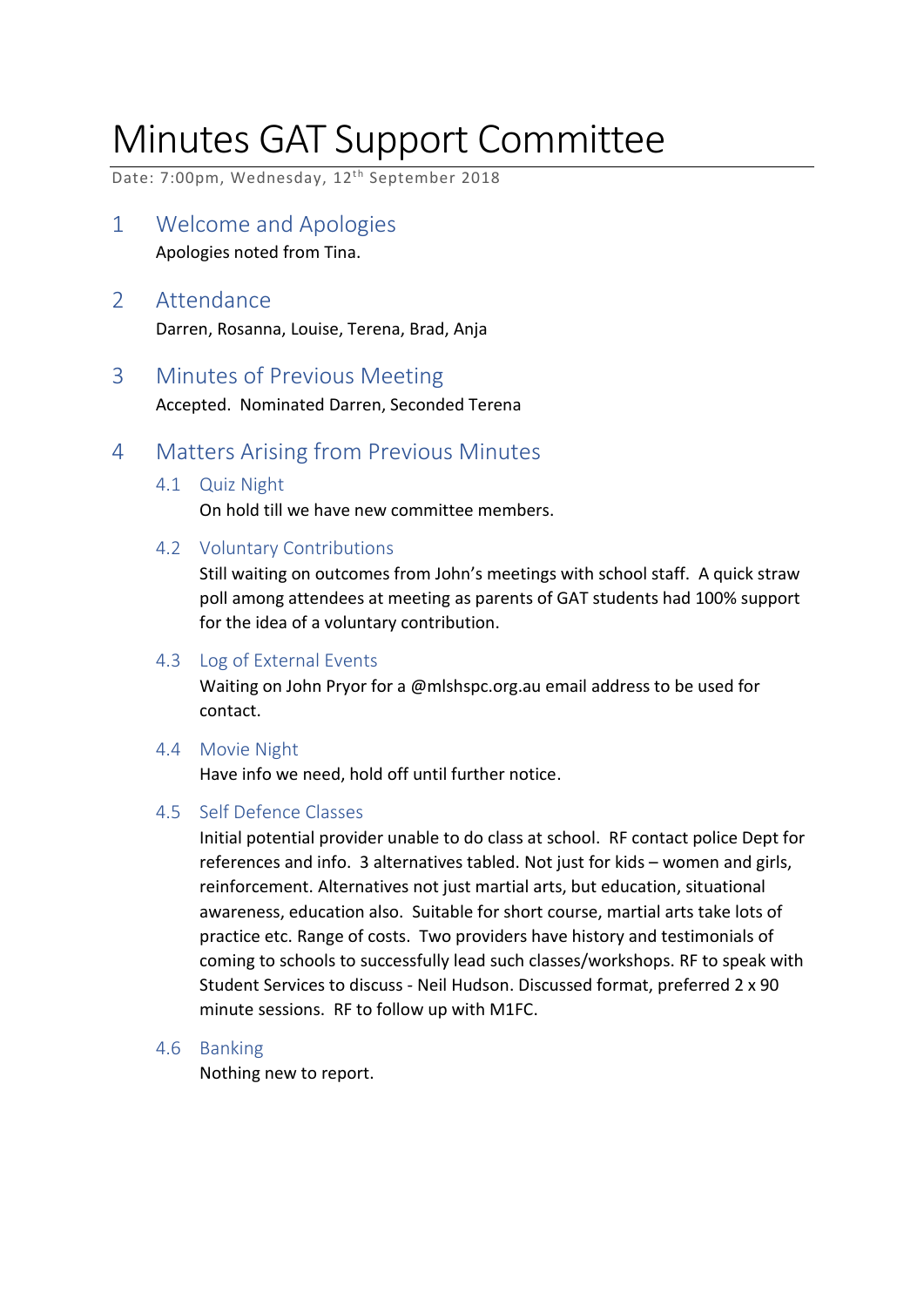# 5 New Business

## 5.1 Treasurer Position Vacant

Tina has stepped aside as treasurer. Committee expressed their appreciation for Tina's efforts. Hyatt voucher checked. Expires 31-01-2019. RF to contact Hyatt and ask if they can extend.

Anja self-nominated to fill the vacated position. Darren seconded. Motion passed unanimously. Anja is now the GAT Committee treasurer.

#### 5.2 Year 9 - 10 Transition

At this meeting, parents raised concerns with Manager, Student Services regarding GAT students being separated from rest of cohort from Yr 7 to 9, and then joining the general cohort in year 10 without additional integration support. Do the GAT kids need more integration to minimise isolation after 3 years of being with same classmates for 5 subjects? Maybe worth having discussion with teachers for their feedback/thoughts – 360 review.

#### 5.3 P&C Funding

The P&C recently sent out a request for funding ideas. The idea of language labs was raised. Does not have to be a dedicated room, could also be dedicated software/hardware – iPads etc. Louise to raise with language staff.

#### 5.4 DOE Connect

All subjects should now be using DOE Connect for information/grades/outlines etc.

## 5.5 First Aid Kits

St. John have fundraising packs with first aid kits. 25% sales are for fundraising. No minimum or up-front costs. 10 days turn around from submission of order forms. Delivered to school/committee no individuals, so need someone to distribute. Committee agreed was a worthwhile fundraiser.

# 6 Reports

#### 6.1 GAT Education Coordinator Report. Louise Louise provided a written report as attached.

#### 6.2 Treasurers Report.

Our account is unchanged since last report.

New Treasurer.

# 7 Next Meeting

Next meeting to be held: 7:00pm, Wednesday, 24th October 2018

# 8 Meeting Closed

Meeting closed at 8:50pm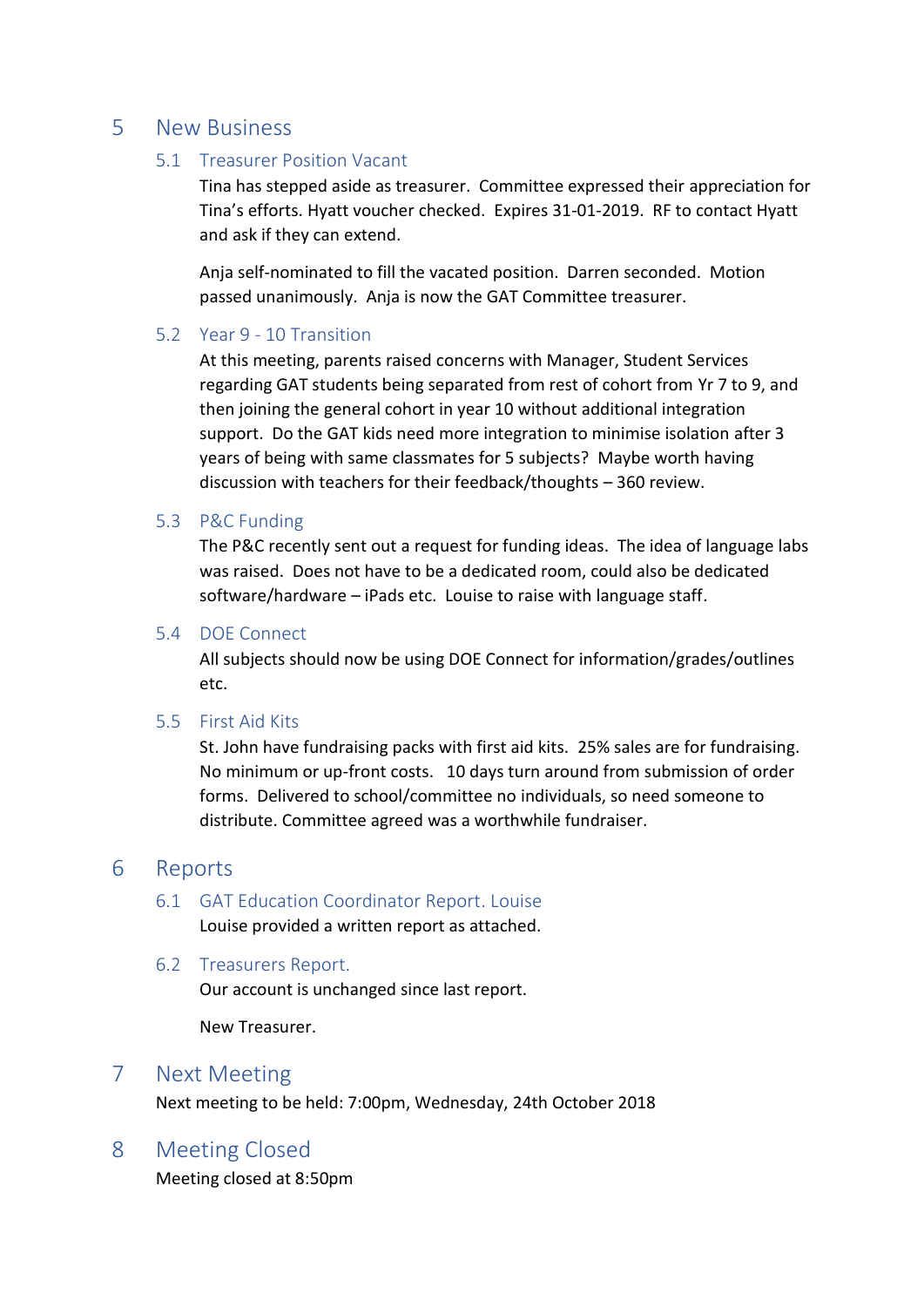## GAT Parent Committee Meeting 12th September 2018

#### Teachers' Report

**Science Year 9 GAT Teacher Julie Colasante**  julie.colasante@education.wa.edu.au

#### **Education Perfect Science Championships**

Mount Lawley Senior High School won the Top School Trophy in the 2018 WA Science Championships which ran alongside the World Series Science Championship during term 3.

Yr 9 GAT students were encouraged to compete in this with Mahjoub Emad winning a bronze award certificate for answering over 1000 questions.

#### **ICAS Science**

GAT students were offered the opportunity to sit the UNSW Global ICAS Science assessment in term 2.

Outstanding results included:

#### **Year 7**

| Nicola De Vos | Distinction |
|---------------|-------------|
| Niall Ewing   | Distinction |
| Raphael Ho    | Distinction |
| Chengyi Zhang | Distinction |

#### **Year 8**

| Alex Millar | Distinction |
|-------------|-------------|
| Nevin Soji  | Distinction |

#### **Year 9**

| Sunny Guo    | Distinction |
|--------------|-------------|
| Ariel Nelson | Distinction |
| Andy Ping    | Distinction |

#### **Year 10**

| Lucy Dye         | Distinction |
|------------------|-------------|
| Aiden Figueiredo | Distinction |

# **HASS year 9 GAT HASS Teacher Lynne Noack**  Lynne.Noack2@education.wa.edu.au

## **Premiers ANZAC Competition**

Entries for the Premiers ANZAC Competition, 2019 were completed some weeks ago and 3 students from GAT and AE were chosen by the Principal as the school's year 9 entries to this annual competition. The students had been working on their written pieces all term 3. Harrison Huxham of year 9 GAT is in the finals for the Premiers Anzac Tour 2019 after submitting a great essay.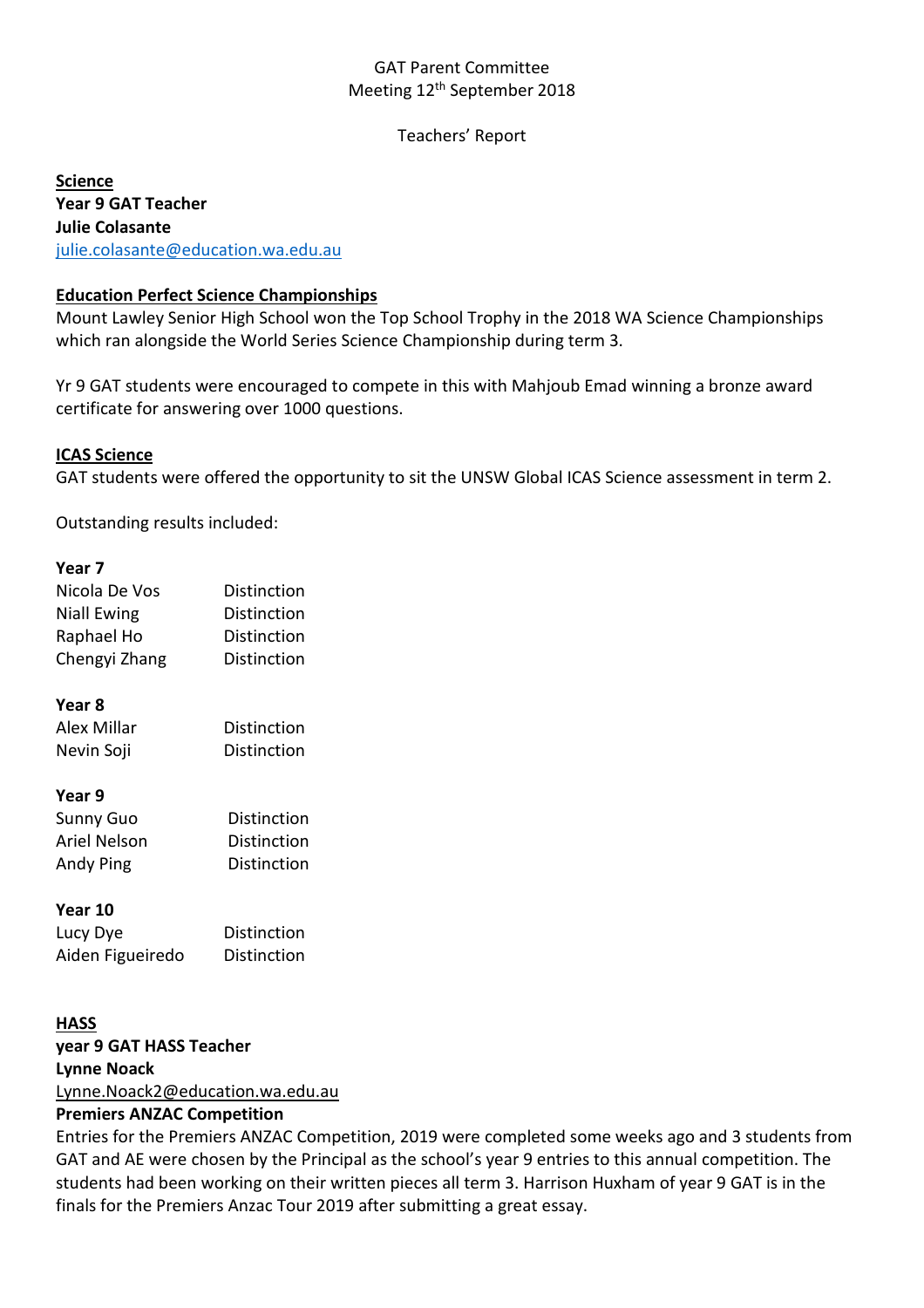# **Mock Trials Year 10-12**

In the most recent Mock Trials the Mt Lawley Mock Trial team went up against St Hilda's in a tightly fought contest. The Mt Lawley team was outstanding again and came away with another win. The next game will be on  $12<sup>th</sup>$  or  $13<sup>th</sup>$  September. Then it's the grand final.

Well done to the team: Oscar Kasper-Crutchett Sophia Prefumo Bella Prefumo Alix Forster Lily McDonald Teri Buckin

**English Year 7 & 8 GAT/AE teacher Madeleine Thomson**  Madeleine.Thomson@education.wa.edu.au

Year 7 and 8 GAT and AE English students have submitted entries into the Roland Leach Poetry competition.

In the upcoming weeks students will also be invited to submit an entry into the Write For Life-micro-fiction competition. More info will be put on Connect soon.

## **Maths**

Year 7&8 GAT/AE Maths Teacher Michelle Lee Michelle.Lee@education.wa.edu.au Maths comps have been held – awaiting results.

- Maths Olympiad continues. One more set date and then will await results.
- We had a guest speaker visit the Year 7 students Andreas Wicenec (astrophysicist). The students gained a lot of information about the SKA (Square Kilometre Array) and future technological advancements. The use of Mathematics became purposeful and relevant. He also provided us with some further resources useful for STEM activities.
- Three students have been chosen to participate in an 'Intermediate Maths Olympiad' a level above the current one we are completing. It is a 4 hour long problem solving competition!
- Class work has involved completing some extra investigations and activities such as building a 'Model Home' for the Prime-Minister's brand new home! It will entail building a 3D room of the house, complete with furniture and measuring the volume of each piece (Year 8). Students will also use scale conversion and present their work.
- I am in the process of sending forms and information home about a Problem Solving Program (2019) which is held after school – see info below.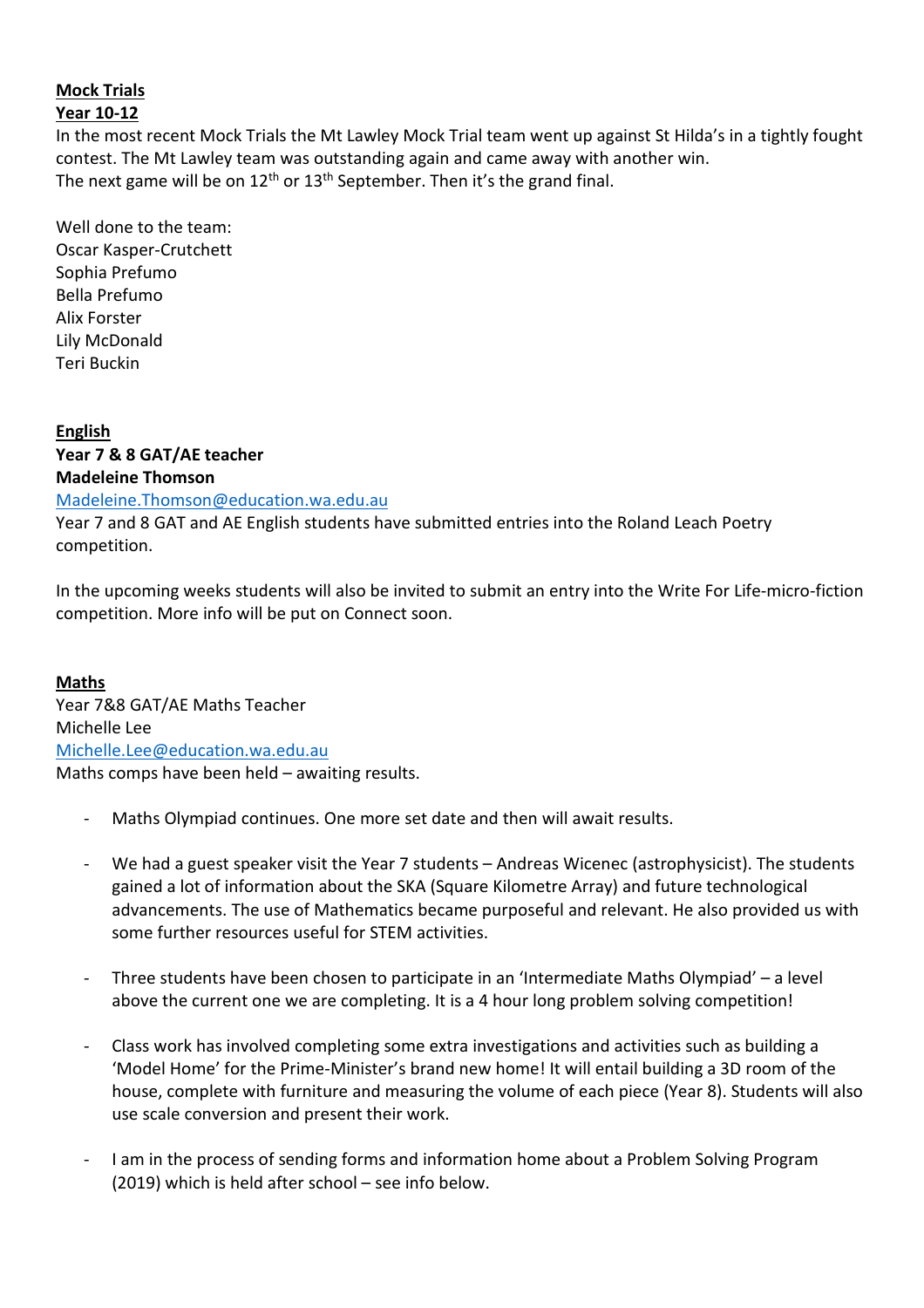## *Overview of the Program*

*The Mathematics Problem Solving Program has been in operation since it was developed in 1992 by Dr Hoffman. For over twenty years it was supported by Edith Cowan University and located at the Mount Lawley campus. In 2013 the program was rebadged as The Western Australian Mathematics Problem Solving Program (WAMPSP), and in 2016 officially became a program of The Mathematical Association of Western Australia (MAWA).*

*From 2013 to 2017 the program was based at Perth Modern School. For Term1, 2018 was based at Scitech. For the remainder of 2018 it will be based at the University of WA (UWA).*

*The program provides mathematics problem-solving classes for mathematically gifted students aged 10 to 15, though highly gifted students of a younger age can apply. Each year more than 200 students are enrolled in the program. The program is year-long and operates during term-time after school. It is linked to the Mathematics Challenge for Young Australians, a national program of the Australian Mathematics Trust.*

*The students are involved in a wide range of significant mathematical problem-solving activities. Each activity is explored to sufficient depth for students to appreciate the solution strategy involved and the process by which it is obtained.*

*The program aims to develop the mathematics problem solving skills of the students. It also aims to develop the students' skills in the logical and effective presentation of solutions, and, of course, to increase the students' knowledge of mathematics. There is a consistent emphasis on systematic approaches to problem solving.*

*The attention given to effective presentation of solutions also provides a means of monitoring student progress.*

## **GAT CLUB 3**

#### 14th September

Year 7-10 students of Italian – cooking Italian biscuits with an Italian Chef and playing bocce. Year 7-10 students of Chinese – going to a Chinese restaurant.

# **Chinese**

**GAT Chinese Teacher**  Rafie Dobbs rafie.dobbs@education.wa.edu.au

year 8 and 9 GAT - 3 Gat students are taking part in Chinese written and speaking competitions year 9 - 3 GAT students went to Shanghai on an international camp gathering.

## **Louise Chapman Italian Teacher and Gifted and Talented Education Coordinator WAATI Italian Assistant Program**

#### Louise.chapman@education.wa.edu.au

Thank you to the Sun Family for hosting Giulia Mazzotti, the Italian Assistant of Term 3, 2018. Thank you to the Lee Family for also hosting Giulia Mazzotti, the second half of Term 3, 2018. Giulia is loving her time in Perth with her host families and at Mount Lawley SHS. Applications for the **TERM 1 - 2019** WAATI Assistenti Program are now open. Basically you would host an Italian university student for either 6 or 12 weeks and the assistant helps in Italian classrooms at the school. If you are interested in applying please contact Louise Chapman.

## **Deadline: Friday, October 19.**